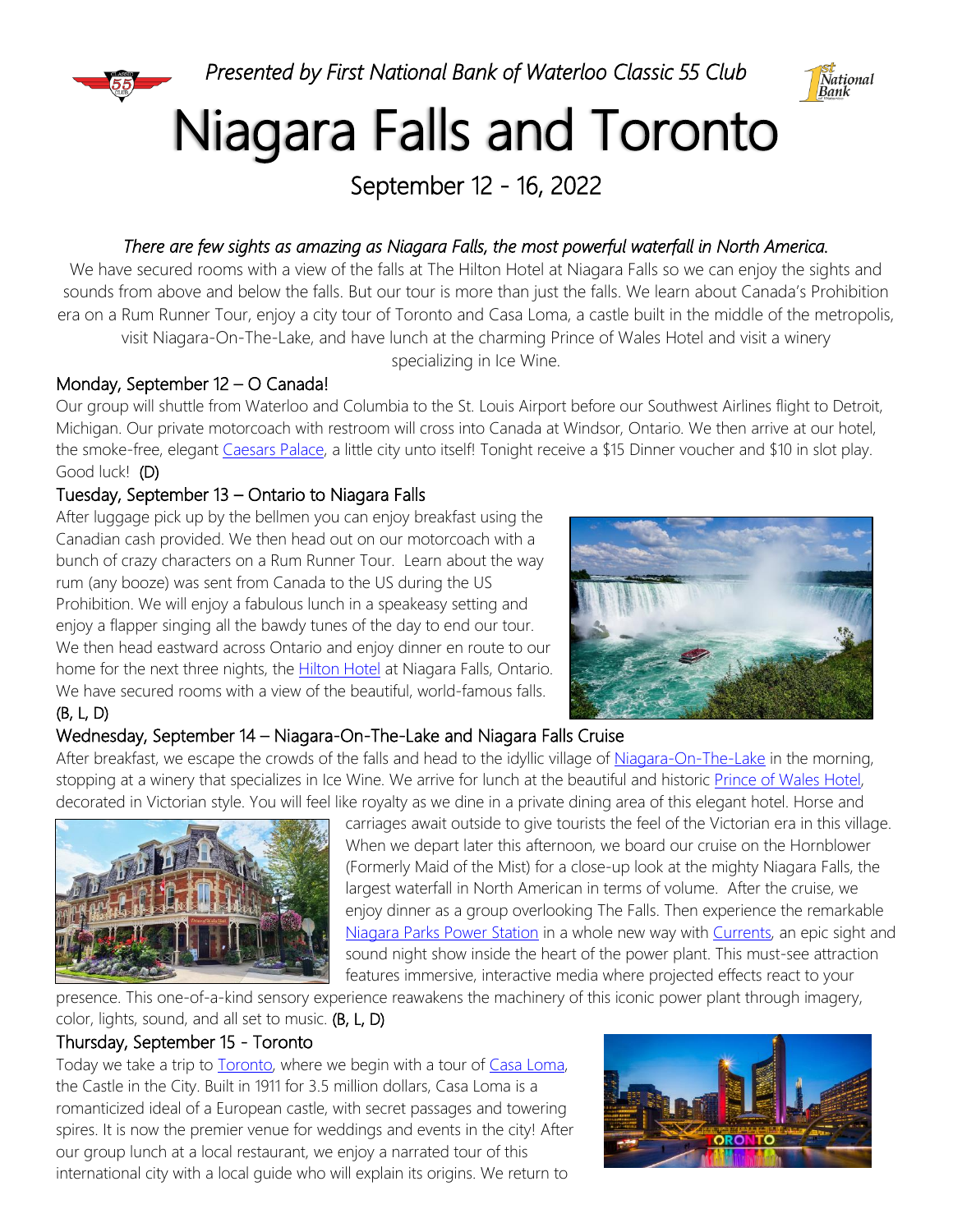Niagara Falls where we take in a dinner and magic show at The Greg Frewin Theatre. The show is breath-taking with a Vegas style format and features illusions that are both unique and internationally renowned, performed by the International Grand Champion of Magic, [Greg Frewin.](https://www.gregfrewintheatre.com/about.html#meetgregfrewin) If you are not made to disappear, return to the Hilton with us for our final night in Canada. (B,L,D)

## Friday, September 16 – Depart for home

After breakfast, we depart Niagara Falls, crossing back into the USA. Once we clear customs, we head to the airport to fly home to STL. A shuttle will await your arrival to return everyone to Waterloo and Columbia with fond memories from the visit to our neighbor to the north. (B)

### *\*THIS TOUR REQUIRES A VALID PASSPORT OR PASSPORT CARD TO ENTER CANADA. As of 3/15/2022, Canada requires travelers entering Canada to be fully vaccinated.*

To qualify as a fully vaccinated traveler to Canada, you must:

- Have received at least 2 doses of a vaccine accepted for travel, a mix of 2 accepted vaccines or at least 1 dose of the Janssen/Johnson & Johnson vaccine
- Have received your second dose at least 14 calendar days before you enter Canada
- Have no signs or symptoms of COVID-19
- [follow pre-entry testing and entry requirements](https://travel.gc.ca/travel-covid/travel-restrictions/covid-vaccinated-travellers-entering-canada#pre-entry-testing)
	- o Starting February 28: proof of a professionally administered or observed negative antigen test taken outside of Canada no more than 1 day before your scheduled flight or entry to Canada by land or water
	- o Proof of a valid negative molecular test taken outside of Canada within 72 hours of your scheduled flight's departure time to Canada or your entry to Canada by land or water
	- o Previous positive molecular test result: you no longer have symptoms and provide proof of a positive molecular test taken at least 10 calendar days and no more than 180 calendar days before entering Canada. Counting starts the day after your test.

# \$2,954 pp double/triple/quad occupancy \$3,481 single occupancy

### Tour Price includes:

- Round-Trip Airport Shuttle from Waterloo and Columbia
- Round-Trip Airfare aboard Southwest Airlines–Bags Fly Free!
- **Luxury Motorcoach Transportation** upon arrival in Michigan through departure day
- $\blacksquare$  Deluxe Hotel Accommodations 1 night Caesars' Palace, 3 nights Hilton Niagara Falls
- Meals: 11 Meals (4 Breakfasts, 3 Lunches, 4 Dinners) Rum Runner Tour with deluxe lunch

Lunch at elegant Prince of Wales Hotel, Niagara-on-the-Lake

- Hornblower Cruise up to the face of the falls (Formerly Maid of the Mist)
- Tour of Casa Loma Castle in Toronto
- **Currents and Greg Frewin Shows in Niagara Falls**
- Round-Trip luggage handling at all hotels
- All gratuities to Driver, Guides, Bellmen and Wait staff
- Bank Travel Club Leader to attend to your needs and have fun!

# *"Tour Price represents cost with a group trip protection plan."*

To secure your reservation please submit a \$500 deposit per person (check or authorize a debit from an FNB account) with the attached Booking Form to your nearest FNB banking center or mail to Classic 55 Club, Post Office Box 507, Waterloo, IL 62298.

Final Payment is due June 15, 2022 and no refunds will be given after that time. If you need to cancel for a covered reason after June 15, 2022, you may file a claim with proper documentation to request refund.

# *Contact Darcy Fausz, Coordinator 618-504-2363, dfausz@fnbwaterloo.bank*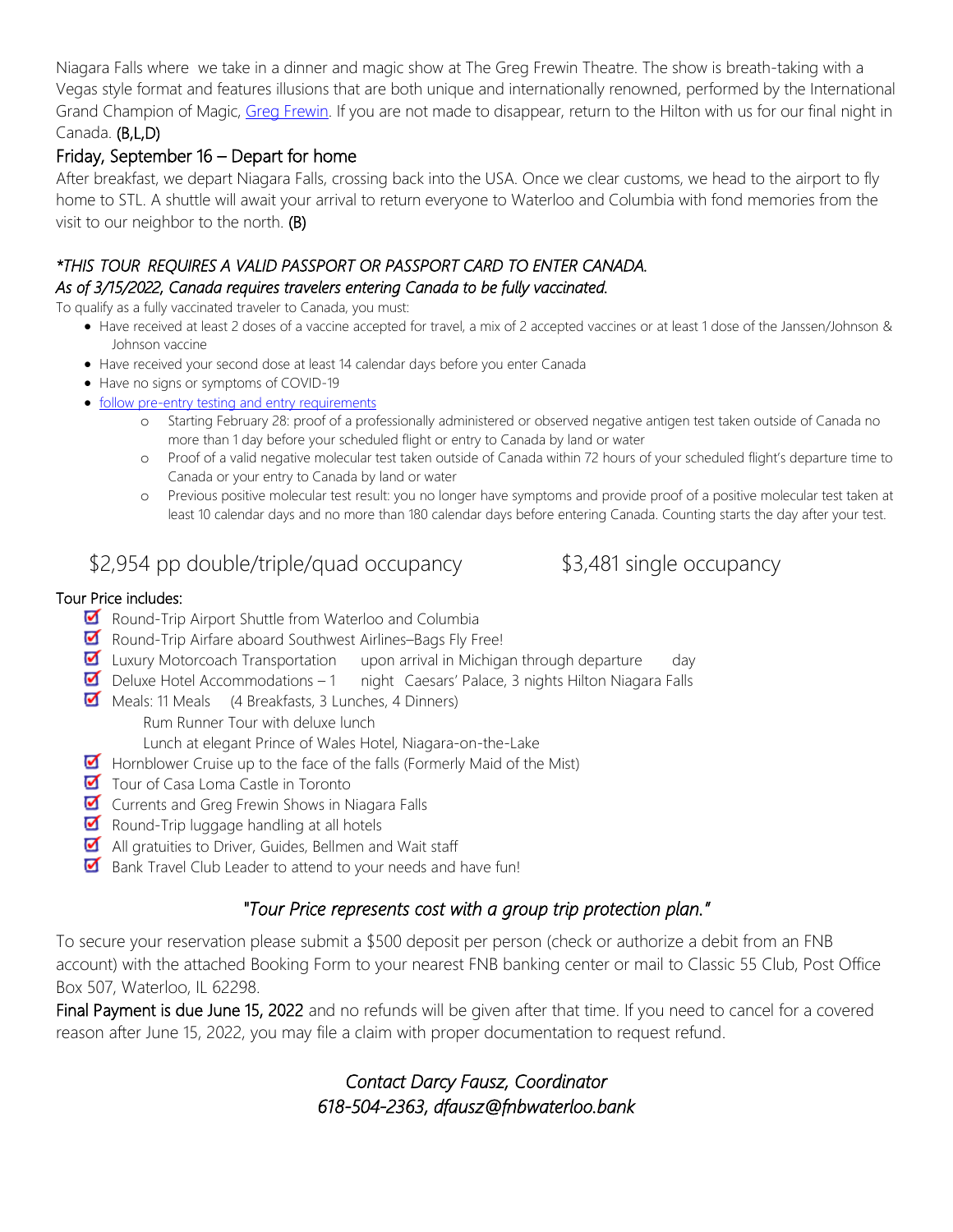# **Classic 55 Club Travel General Information**



### **Travel Protection:**

First National Bank of Waterloo has always believed the importance of Trip Protection Plans. Tour price represents cost with a trip protection.

### **Final Payment:**

Final payments are due 45 - 60 days prior to departure depending on the trip, please consult the trip brochure to review specific tour details.

### **Methods of Payment:**

We accept cash, check or debit from a First National Bank of Waterloo account. We do not accept credit or debit cards.

### C**ancellations:**

Our cancellation fees vary according to the type of tour. Your deposit is refundable up to the final payment due date unless previously noted. If you need to cancel for a covered reason after final payment, you may file a claim with proper documentation to request refund.

### **Tour Inclusions:**

Classic 55 Club tour cost includes all attractions, lodging, motor coach transportation, meals as noted and gratuities for all included for any events or services that are provided. If the trip includes airfare the cost of the ticket is included unless otherwise noted. Some airlines charge for checked baggage, which is not included in the tour price unless noted. Tips for tour guides, motor coach driver, airport, restaurant servers are all included.

### **Motor Coach Pick Up Locations:**

All pick up points allow parking for your vehicle. Please park in the specified area of the parking lot as to not disrupt usual business. Neither First National Bank of Waterloo nor the parking lot owners assume responsibility for incidents occurring to parked cars.

The motor coach usually originates from the Waterloo VFW, 406 Veteran's Drive. Please park in the rocked area of the VFW parking lot. Columbia pick up is at the Schnuck's Marketplace, 1000 Columbia Center, park towards the road, near the Post Office. The motor coach will pull up to the sidewalk of the post office. Please bring your luggage to the motor coach to be loaded.

### **Seating on the motor coach:**

At this time, seating is assigned on a first-come-first-served basis. We are currently not filling the motor coach to capacity. Special seating requests are honored on the basis of medical need and availability.

### **Single Travelers requesting roommates:**

If you would like to travel with The Classic 55 Club, but do not have a roommate for a specific trip, let the coordinator know when you complete the reservation process and they can provide you with the names of other travelers of the same sex who are also looking for a roommate. If there is mutual agreement to room together, you will be charged the double rate. Of course, if you prefer to travel individually, you can still register for single occupancy.

### **Trip Registration after Final Payment:**

Often times there is room for additional travels after the final payment date. Feel free to contact the coordinator to see if you can be added to a tour that isn't sold out. Please be aware that additional charges may apply when booking after the final payment date. We are happy to advise you of such changes before you finalize your reservation.

### **Pictures:**

By signing up for and participating in our tour, you are agreeing to have any pictures taken on tour published by First National Bank of Waterloo, printed or online (social media & our website). If you do not wish to have your picture used by us, please notify us prior to traveling.

Keep this document for your records